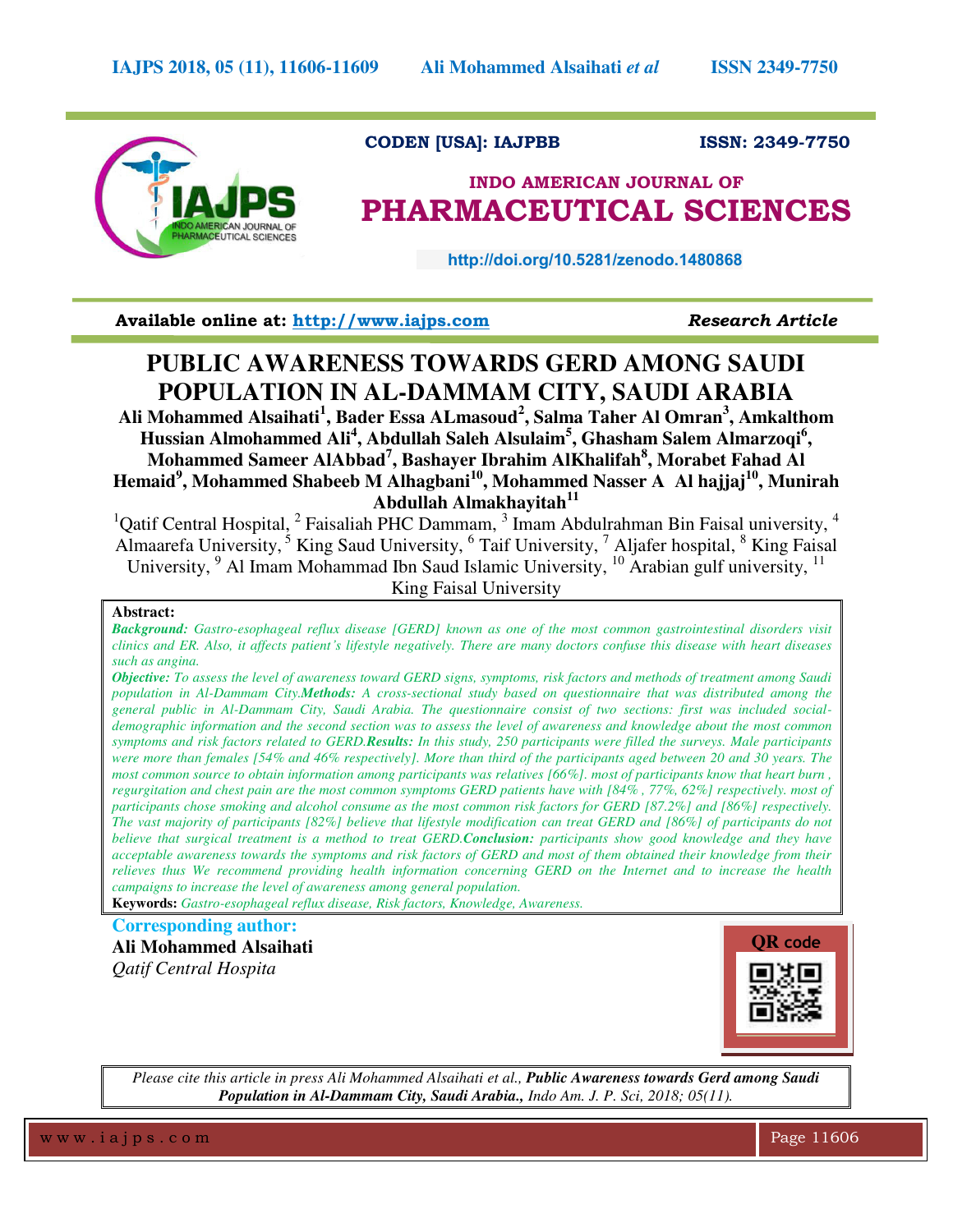### **INTRODUCTION:**

Gastro-esophageal reflux disease [GERD] is one of the most common chronic disorders related to digestive system which it results from lower esophageal sphincter dysfunction which leads to reflux the content of stomach back to esophagus **[1].** The prevalence of GERD was reported to be high 20% in Western world **[2]**.

Esophageal reflux diseases may present with various of symptoms such as burning sensation and pain in retrosternal area. Esophageal reflux disease symptoms included heartburn, regurgitation and chest pain. The main point for making the diagnosis is clinical history of esophageal symptoms and exclusion. There are many important details should be obtained by taking proper history to exclude other diseases especially lethal diseases such as malignancy. Questions to exclude malignance including weight loss, gastrointestinal bleeding, smoking and alcohol consumption **[3]**.

Patients seek to medical advice because of heartburn and regurgitation and asking for diagnostic evaluation and treatment. Studies showed that GERD may significantly reduce the quality of life and lead<br>to serious complications. such as complications, such as gastrointestinal bleeding, Barrett's esophagus and ended with malignancy **[4]**.

There are many risk factors such as lifestyle [alcohol consumption, smoking, NSAIDs using] and dietary factors could be predispose to GRED, however the exact etiology is still unknown **[5,6]**.

Obtaining proper history is important to evaluate and diagnosis esophageal reflux disease. Most of patients with GERD can recognize the symptoms of the disease easily and seek medical help. The aim of

this study was to evaluate the knowledge and the level of awareness toward GERD symptoms, risk factors and methods of treatment among general population in Al-Dammam city, Saudi Arabia.

# **METHODS:**

## **Study design**

A cross-sectional study based on questionnaire that was distributed on 250 participants randomly in Al-Dammam city. Including criteria was any Saudi citizens, age 20 years old and above.

#### **Research tool**

The questionnaire included two sections; first section is demographics information including [age, gender, marital status, history of GERD, and sources of information]. The second part was to assess the level of awareness towards GERD symptoms, risk factors and methods of treatment.

#### **Statistical analysis**

Data entering and analysis was carried out using SPSS version 22.

## **RESULTS:**

In this study, 250 participants were filled the survyes. Male participants were more than females [54% and 46% respectively]. The majority of participants are married [87.2%] and only [12.8%] are single. More than third of the participants were aged 20-30 years old and participants who aged between 31-40 years old were [31%]. Regarding the history of GERD among participants, the majority of participants had history of GERD [76.8%]. The most common source to obtain information among participants were relatives [66%], internet [19.6%] and only [14.4%] obtain from books and health campaigns. [Table 1].

|                        |                                          | N $[Total = 250]$ | $\%$  |
|------------------------|------------------------------------------|-------------------|-------|
| sex                    | Male                                     | 135               | 54%   |
|                        | female                                   | 115               | 46%   |
| Marital status         | Single                                   | 32                | 12.8% |
|                        | Married                                  | 218               | 87.2% |
| age                    | 20-30                                    | 94                | 37.6% |
|                        | $31-40$                                  | 78                | 31.2% |
|                        | $41 - 50$                                | 52                | 20.8% |
|                        | More than 50                             | 26                | 10.4% |
| History of GERD        | No                                       | 192               | 76.8% |
|                        | Yes                                      | 58                | 23.2% |
| Sources of information | relatives                                | 165               | 66%   |
|                        | internet                                 | 49                | 19.6% |
|                        | &<br>Health<br><b>Books</b><br>campaigns | 36                | 14.4% |

**Table [1]: Socio-demographic information of the participants [250]:**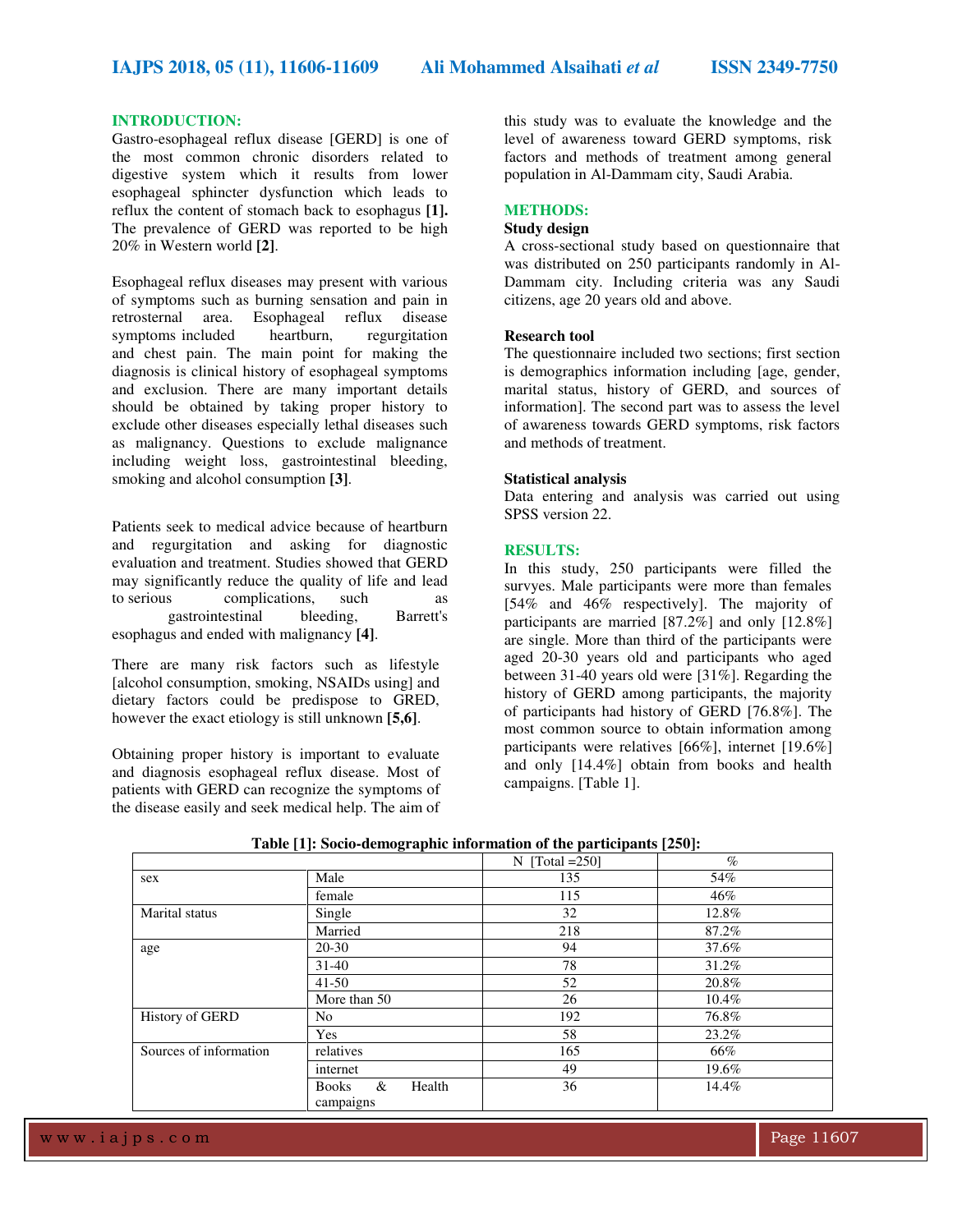The second table illustrates the level of awareness towards GERD symptoms, risk factors and methods of treatment among general population, most of participants know that heart burn, regurgitation and chest pain are the most common symptoms in GERD patients with [84% , 77%, 62%] respectively. In addition, aboout half of the participants know that globus sensation, dysphagia and odynophagia are symptoms of GERD. Regarding risk factors, most of participants chose smoking and alcohol consume as the most common risk factors for GERD [87.2%] and [86%]

respectively. The majority of participants know that obesity is risk factor of developing GERD [79.6%]. Regarding the methods of treatment, [82%] of participants believe that lifestyle modification is effective methods to treat the GERD. About two-third of participants believe that GERD could be treated medically while only [13.6%] believe that this diseases could be treated surgically. **[Table 2].** 

| Questions              | N          | $\%$       |
|------------------------|------------|------------|
| Symptoms:              |            |            |
| Heartburn              | 210        | 84%        |
| Regurgitation          | 193        | 77.2%      |
| Chest pain             | 155        | 62%        |
| Globus Sensation       | 133        | 53.2%      |
| Dysphagia              | 130        | 52%        |
| Odynophagia            | 124        | 49.6%      |
|                        |            |            |
| Risk factors:          |            |            |
| Smoking                | 218        | 87.2%      |
| Alcohol                | 215        | 86%        |
| Obesity                | 199        | 79.6%      |
| Pregnancy              | 127        | 50.8%      |
|                        |            |            |
| Methods of treatment:  | True       | False      |
| Lifestyle modification | 205 [82%]  | 45[18%]    |
| Medication             | 158[63.2%] | 92[36.8%]  |
| surgery                | 34[13.6%]  | 216[86.4%] |

# **Table 2:** shows the questions regarding the symptoms, risk factors and methods of treatment [N=250]:

### **DISCUSSION:**

GERD is one of the most common disorder that affect digestive system. General population showed good knowledge towards GERD. Having good knowledge about GERD's symptoms, risk factors and methods of treatment is very important have good quality of life and to prevent its complications. There are few studies evaluated patient knowledge and level of awareness toward GERD. **There is one study**  conducted to assess the degree of knowledge in Korean patients with GERD showed most identified GERD manifestations were heart burn [84%], regurgitation [77.2%], and chest pain [62%] **[7].**  another study, which was conducted among medical students, the participant's information about GERD was derived mostly from the books and internet [71%] and 17% respectively] or health campaigns [10.4%]**[8]**. The main symptoms of GERD included heartburn, regurgitation, chest pain **[3].** In the current study the most identified GERD manifestations were

heart burn [84%], regurgitation [77.2%], and chest pain [62%]. The manifestations that were less identified included globus sensation, dysphagia and odynophagia [53.2%, 52% and 49.6 % respectively]. **Du Jeong** *et al.* **[7]** also found that the two most typical symptoms of gastro- oesophageal reflux disease are heartburn and regurgitation. Heartburn is characterized by a painful retrosternal burning sensation. **[7].** Risk factors of GERD included: alcohol, smoking, , obesity and pregnancy, **[9,10].**In the current study, the most recognized risk factors of GERD were smoking [87.2%], alcohol [86%], obesity [76.9%] and pregnancy [55.8%]. These results indicated that the participants had a relatively good knowledge of the risk factors. However, more educational programs would be expected to decrease the rates and severity of GERD, particularly as many of the risk factors are preventable. In the current study sex, material status had no effect on level of awareness.